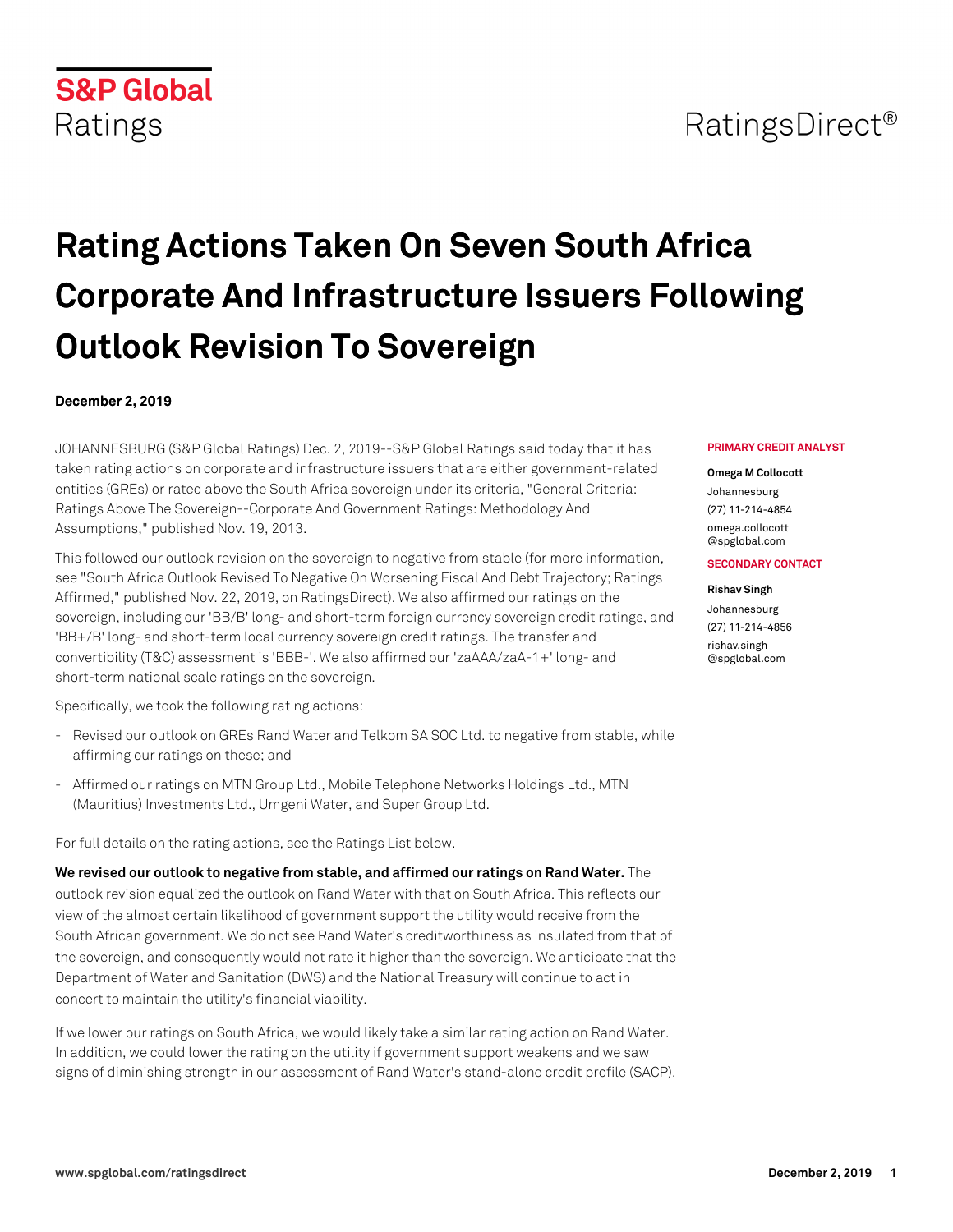#### **We affirmed the South Africa national scale ratings on government-related entity Umgeni**

**Water.** The rating action reflects our view of the almost-certain likelihood of government support of Umgeni Water by the South African government, which results in us equalizing the ratings on the utility with those of the sovereign. We do not see Umgeni Water's creditworthiness as insulated from that of the sovereign, and consequently would not rate it higher than the sovereign. We anticipate that the DWS and the National Treasury will continue to act in concert to maintain Umgeni Water's financial viability.

Our national scale ratings on Umgeni Water are likely to remain in line with those on South Africa. In addition, we could lower the ratings on the utility if government support weakens.

**We revised our outlook on government-related entity Telkom SOC Ltd. to negative from stable.** The outlook revision considers Telkom's 'bbb-' SACP and our view that the ratings cannot exceed our long-term foreign currency rating on South Africa by more than one notch, given the company's predominantly domestic operations, and the government's significant minority ownership stake. We assess Telkom as having a low likelihood of government support given the company's largely commercial operations and listed status, among others. We conduct a stress test on Telkom to assess the company's resilience under a hypothetical sovereign default scenario, which includes a stress on earnings (20% haircut) and a 50% devaluation of the South African rand (ZAR), which Telkom passes. Therefore, we do not cap the rating on the company at the foreign currency rating on South Africa. However, because of Telkom's GRE status (under which it has several operational and reporting requirement exemptions granted by National Treasury), we limit the rating uplift to one notch.

If we lower our sovereign credit ratings on South Africa, we would likely take a similar rating action on the company. Telkom's ratings could also come under pressure if its SACP were to decline by more than one notch.

**We affirmed our ratings on MTN Group Ltd., Mobile Telephone Networks Holdings Ltd., and MTN (Mauritius) Investments Ltd.** The affirmation reflects our view that the negative outlook already captures the company's economic exposure to South Africa. Overall, we base our ratings on MTN on the foreign currency ratings on South Africa and Nigeria. With economic exposures to South Africa (foreign currency long-term rating: 'BB') slightly outweighing exposures to Nigeria (foreign currency long-term rating 'B'), we apply our rating-above-the-sovereign test using the blended sovereign rating of 'BB-'. We view a two-notch difference between the potential sovereign cap and the 'BB+' issuer credit rating on MTN as appropriate, given the company's forecast liquidity exceeding uses during a sovereign stress.

The negative outlook reflects our view that the blended sovereign rating was trending lower largely because MTN's Nigerian business has been expanding faster than its South African business. The outlook also reflects the one-in-three possibility of a downgrade over the next 12 months. This could result from:

- MTN's earnings mix shifting materially and sustainably, leading to greater exposure to Nigeria, the lower-rated sovereign of its two main markets;
- A weaker operating performance, which reduces MTN's liquidity, limiting its ability to withstand our sovereign stress scenario for a 12-month period, such that we can no longer rate the company two notches higher than the blended sovereign rating; or
- We downgrade South Africa or Nigeria.

We could also downgrade MTN if the adjusted debt-to-EBITDA ratio rises above 3x, or if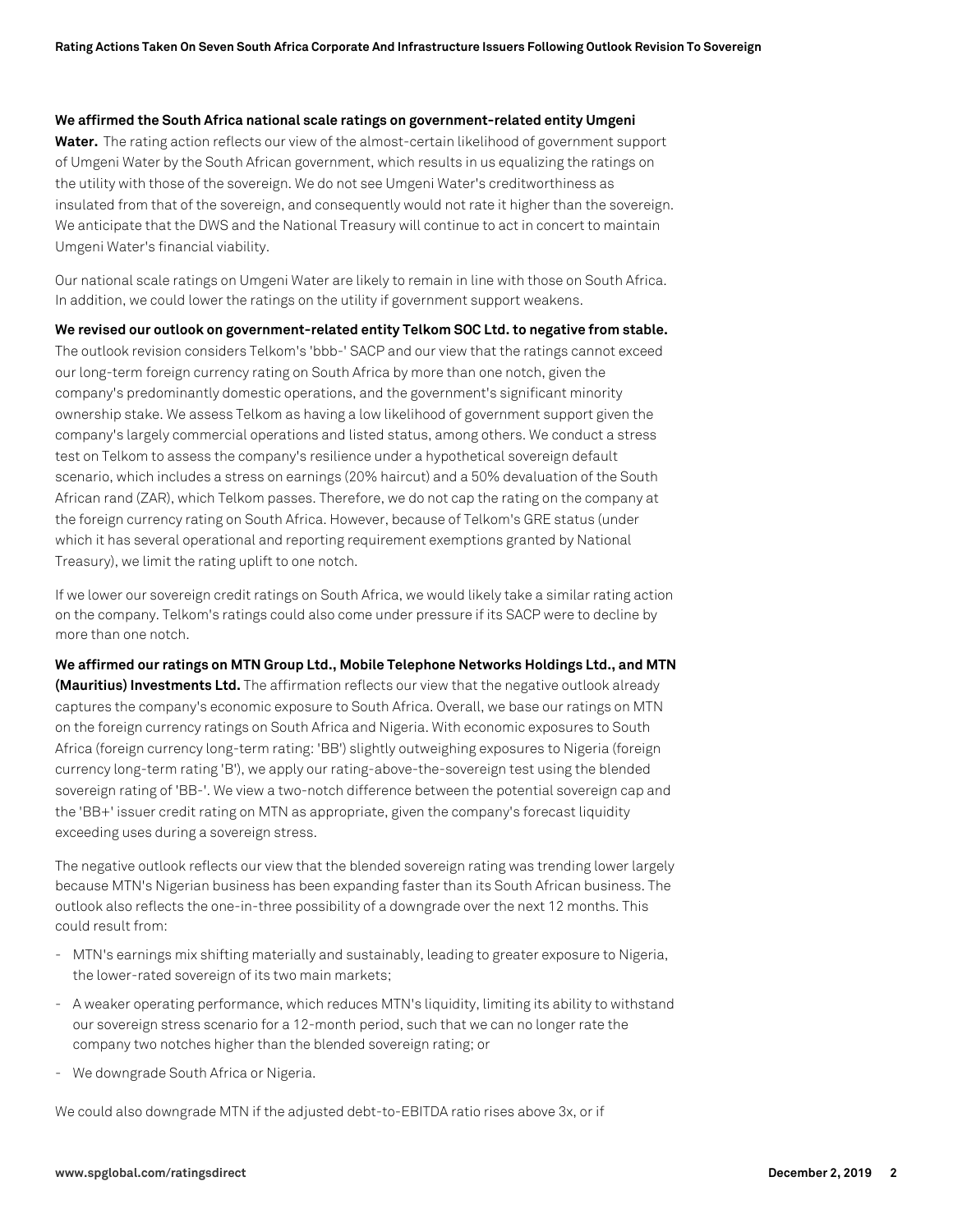discretionary cash flow fails to turn sustainably positive by 2021.

**We affirmed the South Africa national scale ratings on Super Group Ltd.** The affirmation reflects our view that the group will likely maintain sufficient liquidity to cover its commitments, even in the event of a hypothetical default stress event on the sovereign. We think Super Group's solid balance sheet and substantial off-shore earnings will protect the company's liquidity in a stress scenario. Nevertheless, we assess the group's sensitivity to country risk as high, given that its operations in the transportation industry are exposed and correlated to domestic economic conditions. We therefore believe that the company's credit quality might be affected should the sovereign's credit quality continue to deteriorate (for more information, see "South Africa-Based Super Group Ltd. 'zaAAA/zaA-1+' Ratings Affirmed Amid Challenging Trading Conditions," published Oct. 28, 2019).

# **Related Criteria**

- General Criteria: Group Rating Methodology, July 1, 2019
- Criteria | Corporates | General: Corporate Methodology: Ratios And Adjustments, April 1, 2019
- General Criteria: Methodology For National And Regional Scale Credit Ratings, June 25, 2018
- Criteria | Corporates | General: Reflecting Subordination Risk In Corporate Issue Ratings, March 28, 2018
- General Criteria: Methodology For Linking Long-Term And Short-Term Ratings, April 7, 2017
- Criteria | Corporates | General: Recovery Rating Criteria For Speculative-Grade Corporate Issuers, Dec. 7, 2016
- Criteria | Corporates | Recovery: Methodology: Jurisdiction Ranking Assessments, Jan. 20, 2016
- General Criteria: Rating Government-Related Entities: Methodology And Assumptions, March 25, 2015
- Criteria | Corporates | General: Methodology And Assumptions: Liquidity Descriptors For Global Corporate Issuers, Dec. 16, 2014
- Criteria | Corporates | Industrials: Key Credit Factors For The Railroad And Package Express Industry, Aug. 12, 2014
- Criteria | Corporates | Industrials: Key Credit Factors For The Telecommunications And Cable Industry, June 22, 2014
- Criteria | Corporates | Industrials: Key Credit Factors For The Transportation Cyclical Industry, Feb. 12, 2014
- General Criteria: Methodology: Industry Risk, Nov. 19, 2013
- Criteria | Corporates | Industrials: Key Credit Factors For The Business And Consumer Services Industry, Nov. 19, 2013
- General Criteria: Country Risk Assessment Methodology And Assumptions, Nov. 19, 2013
- Criteria | Corporates | Utilities: Key Credit Factors For The Regulated Utilities Industry, Nov. 19, 2013
- Criteria | Corporates | General: Corporate Methodology, Nov. 19, 2013
- General Criteria: Ratings Above The Sovereign--Corporate And Government Ratings: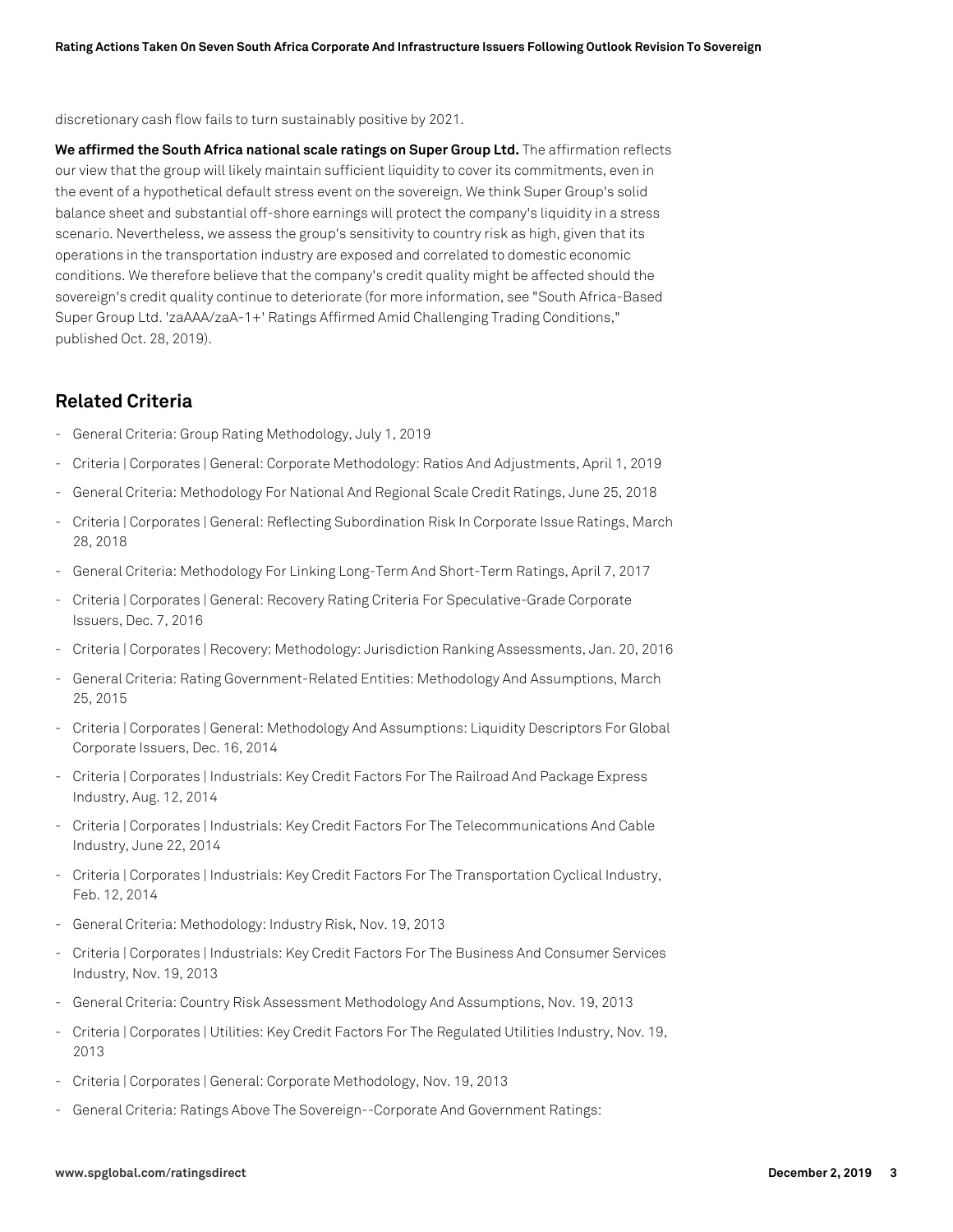Methodology And Assumptions, Nov. 19, 2013

- General Criteria: Methodology: Management And Governance Credit Factors For Corporate Entities, Nov. 13, 2012
- General Criteria: Use Of CreditWatch And Outlooks, Sept. 14, 2009

# **Related Research**

- South Africa Outlook Revised To Negative On Worsening Fiscal And Debt Trajectory; Ratings Affirmed, Nov. 22, 2019
- South Africa-Based Super Group Ltd. 'zaAAA/zaA-1+' Ratings Affirmed Amid Challenging Trading Conditions, Oct. 28, 2019
- Research Update: South Africa-Based Telecom Group MTN 'BB+' Ratings Affirmed; Outlook Remains Negative, Oct. 22, 2019
- Telkom SA SOC Ltd., Aug. 23, 2019
- Research Update: Rand Water 'BB' Rating Affirmed On Solid Financial Metrics And Government Support; Outlook Stable, April 1, 2019
- Summary: Umgeni Water, Nov. 28, 2018

# **Ratings List**

| *************** MTN Group Ltd. **************** |                 |               |
|-------------------------------------------------|-----------------|---------------|
| <b>Affirmed</b>                                 |                 |               |
| MTN Group Ltd.                                  |                 |               |
| Mobile Telephone Networks Holdings Ltd.         |                 |               |
| <b>Issuer Credit Rating</b>                     | BB+/Negative/-- |               |
| South Africa National Scale                     | 7aAAA/--/--     |               |
| <b>MTN (Mauritius) Investments Ltd.</b>         |                 |               |
| Mobile Telephone Networks Holdings Ltd.         |                 |               |
| Senior Unsecured                                | $BB+$           |               |
| Recovery Rating                                 | 3(65%)          |               |
|                                                 |                 |               |
| <b>Ratings Affirmed; Outlook Action</b>         |                 |               |
|                                                 | To              | From          |
| <b>Rand Water</b>                               |                 |               |
| <b>Issuer Credit Rating</b>                     |                 |               |
| Foreign Currency                                | BB/Negative/--  | BB/Stable/--  |
| Local Currency                                  | BB+/Negative/-- | BB+/Stable/-- |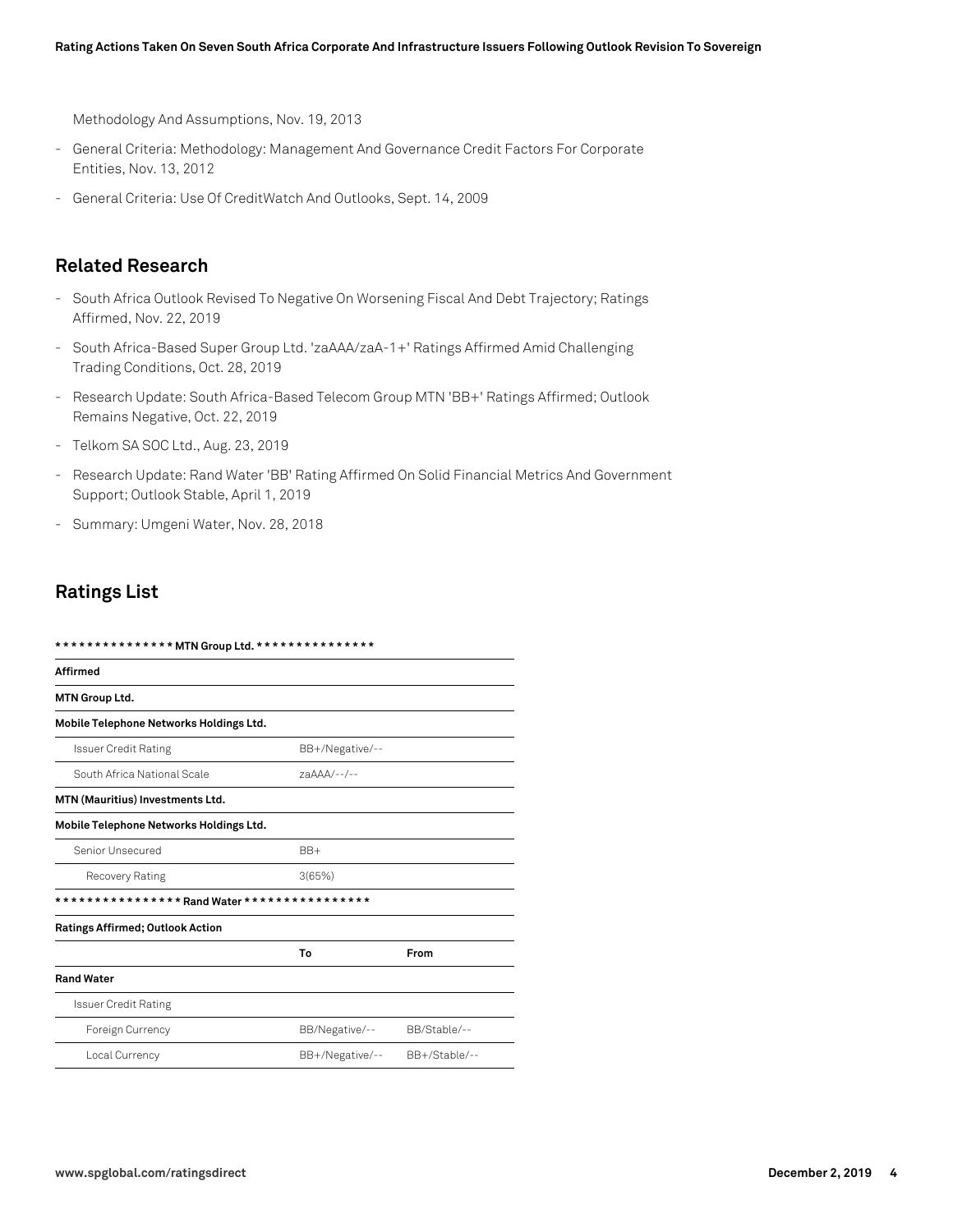#### **Ratings Affirmed**

| <b>Rand Water</b>                               |                   |               |
|-------------------------------------------------|-------------------|---------------|
| <b>Issuer Credit Rating</b>                     |                   |               |
| South Africa National Scale                     | 7aAAA/--/--       |               |
| Senior Unsecured                                | $BB+$             |               |
|                                                 |                   |               |
| <b>Ratings Affirmed</b>                         |                   |               |
| Super Group Ltd.                                |                   |               |
| <b>Issuer Credit Rating</b>                     |                   |               |
| South Africa National Scale                     | $7aAAA/--/7aA-1+$ |               |
| **************Telkom SA SOC Ltd. ************** |                   |               |
| Ratings Affirmed; CreditWatch/Outlook Action    |                   |               |
|                                                 | To                | From          |
| Telkom SA SOC Ltd.                              |                   |               |
| <b>Issuer Credit Rating</b>                     | BB+/Negative/--   | BB+/Stable/-- |
|                                                 |                   |               |
| <b>Ratings Affirmed</b>                         |                   |               |
| <b>Umgeni Water</b>                             |                   |               |
| <b>Issuer Credit Rating</b>                     |                   |               |
| South Africa National Scale                     | $7aAAA/--/7aA-1+$ |               |

# **Regulatory Disclosures**

Mobile Telephone Networks Holdings (Pty) Ltd.

- Primary credit analyst: Omega Collocott, Director
- Chairperson: G. Andrew Stillman
- Date initial rating assigned: Oct. 8, 2014
- Date of previous review: Oct. 22, 2019

#### MTN Group Ltd.

- Primary credit analyst: Omega Collocott, Director
- Chairperson: G. Andrew Stillman
- Date initial rating assigned: Oct. 8, 2014
- Date of previous review: Oct. 22, 2019

#### Rand Water

- Primary credit analyst: Omega Collocott, Director
- Chairperson: G. Andrew Stillman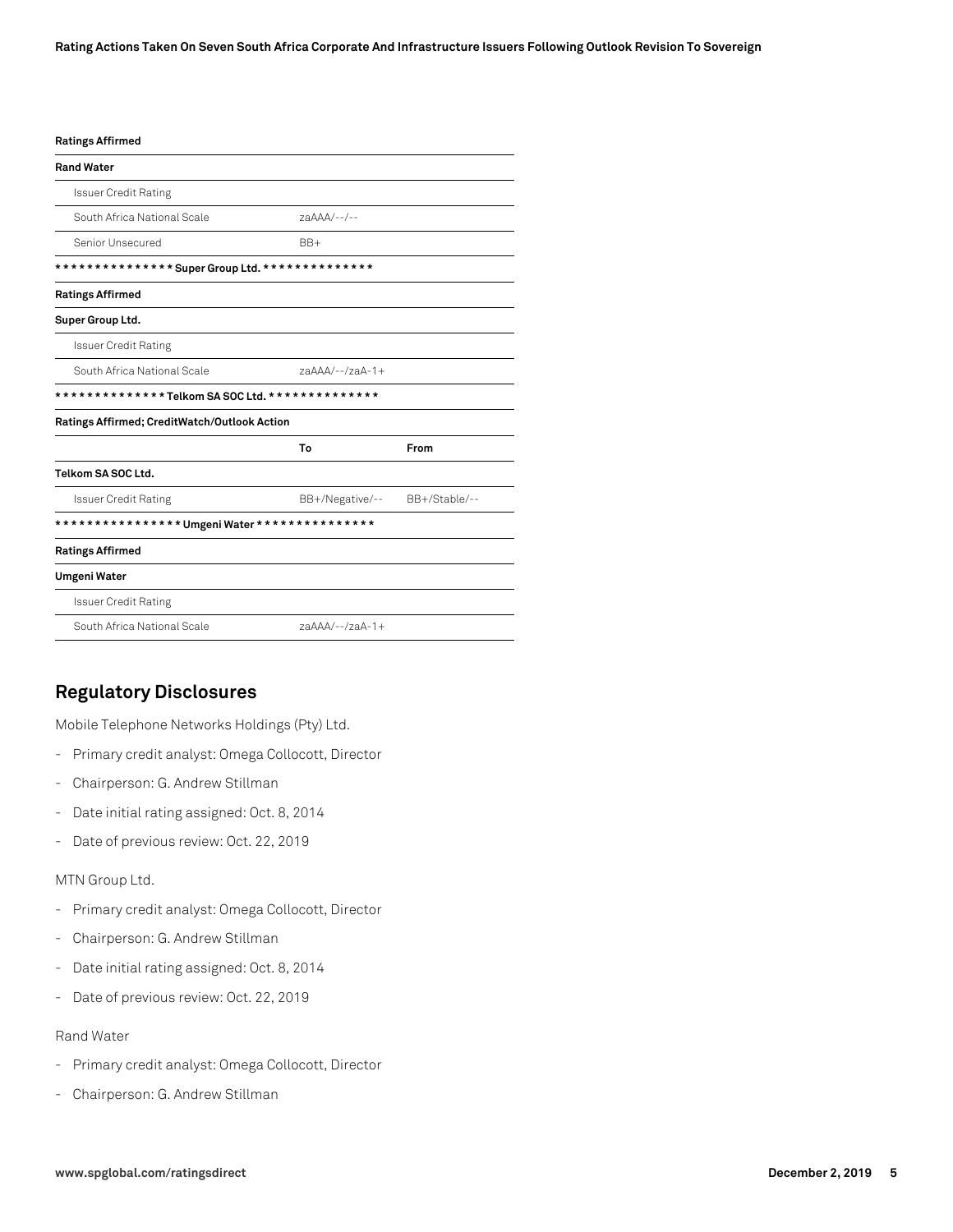- Date initial rating assigned: May 9, 1997
- Date of previous review: April 1, 2019

#### Super Group Ltd.

- Primary credit analyst: Rishav Singh, Associate
- Chairperson: G. Andrew Stillman
- Date initial rating assigned: Aug. 20, 2013
- Date of previous review: Oct. 28, 2019

#### Telkom SA SOC Ltd.

- Primary credit analyst: Omega Collocott, Director
- Chairperson: G. Andrew Stillman
- Date initial rating assigned: Nov. 20, 1995
- Date of previous review: Aug. 1, 2019

#### Umgeni Water

- Primary credit analyst: Omega Collocott, Director
- Chairperson: Matan Benjamin
- Date initial rating assigned: Jan. 28, 2016
- Date of previous review: Nov. 15, 2019

### **Disclaimers**

This rating has been determined by a rating committee based solely on the committee's independent evaluation of the credit risks and merits of the issuer or issue being rated in accordance with S&P Global Ratings published criteria and no part of this rating was influenced by any other business activities of S&P Global Ratings.

This credit rating is solicited. The rated entity did participate in the credit rating process. S&P Global Ratings did have access to the accounts, financial records and other relevant internal, non-public documents of the rated entity or a related third party. S&P Global Ratings has used information from sources believed to be reliable but does not guarantee the accuracy, adequacy, or completeness of any information used.

#### Materials Used in The Credit Rating Process

Sufficient information in general consists of both (i) financial statements that describe the Issuer's financial condition, results of operations and cash-flows, and (ii) a description of the activities and obligations of the entity including of its governance and legal structure.

This credit rating was disclosed to the rated entity or related third party before being issued.

S&P Global Ratings' regulatory disclosures (PCRs) are published as of a point-in-time, which is current as of the date a Credit Rating Action was last published. S&P Global Ratings updates the PCR for a given Credit Rating to include any changes to PCR disclosures only when a subsequent Credit Rating Action is published. Thus, disclosure information in this PCR may not reflect changes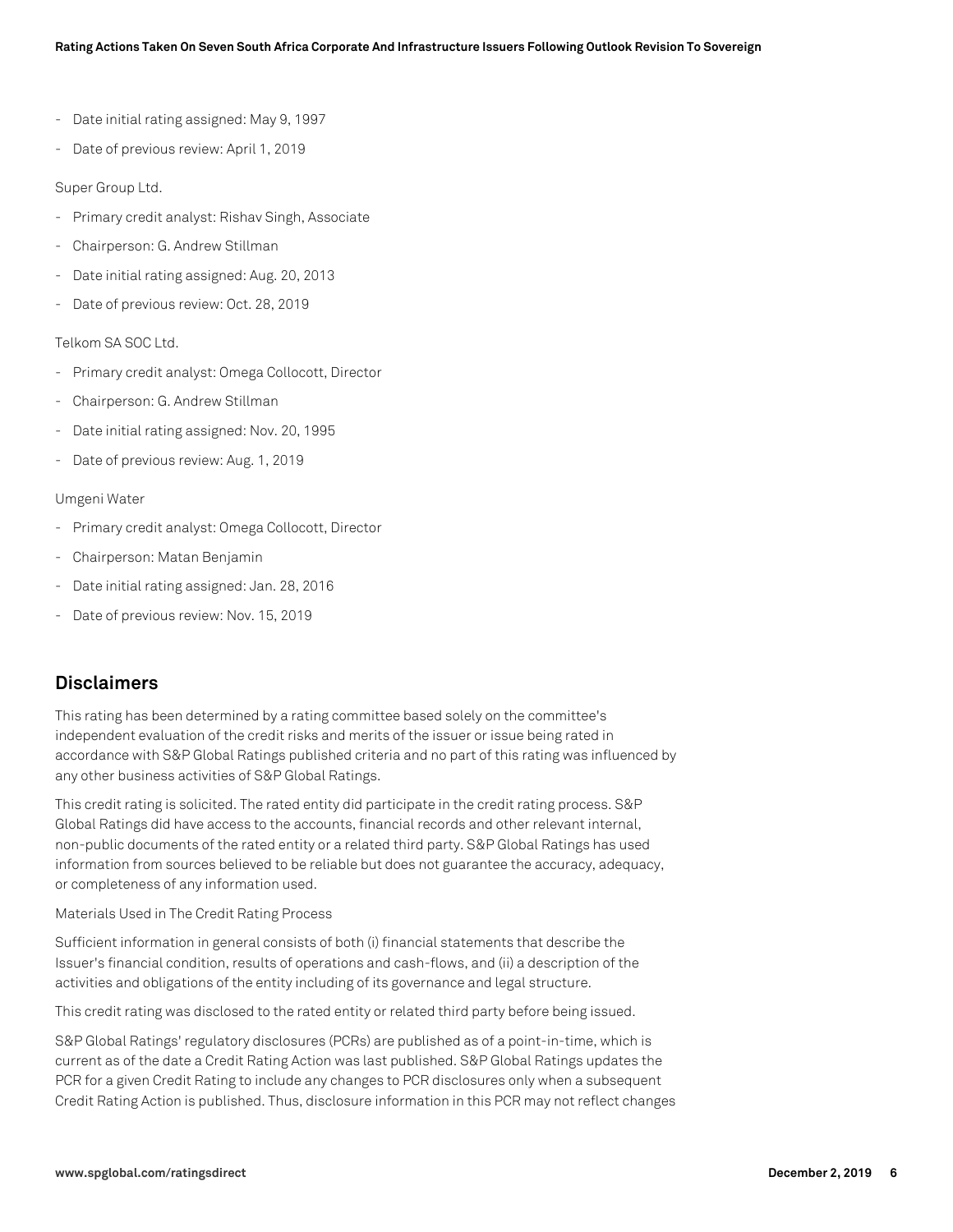to data within PCR disclosures that can occur over time subsequent to the publication of a PCR but that are not otherwise associated with a Credit Rating Action.

# **Glossary**

- Country risk: This measures a country's influence on the overall credit risks for a rated company with regards to a country's economic, institutional and governance effectiveness, financial system, and payment culture/rule of law risks.
- Creditworthiness: Ability and willingness of a company to meet its debt and debtlike obligations; measured by assessing the level current and future resources relative to the size and timing of its commitments.
- Earnings: Proxy for profit or surplus yielded by an entity after production and overhead costs have been accounted for in a given period.
- Government-related entity: An entity that could, under stress, benefit from extraordinary government support in order to meet its financial obligations; or conversely an entity controlled by a government that could be subject to negative extraordinary government intervention if the government is under stress.
- Issuer credit rating: This is a forward-looking opinion of an obligor's overall creditworthiness.
- Liquidity: This is the assessment of a company's monetary flows, assessed over a 12 to 24 month period. It also assesses the risk and potential consequences of a company's breach of covenant test, typically tied to declines in EBITDA.
- Outlook: This is the assessment of the potential direction of a long-term issuer rating over the short to intermediate term (typically six months to two years).
- Rating above the sovereign assessment: Our assessment of whether an entity can be rated above the sovereign rating on a jurisdiction it has a material exposure to.
- Stand-alone credit profile (SACP): S&P Global Ratings' opinion of an issue's or issuer's creditworthiness, in the absence of extraordinary intervention or support from its parent, affiliate, or related government or from a third-party entity such as an insurer.
- Transfer and convertibility assessment: S&P Global Ratings' view of the likelihood of a sovereign restricting nonsovereign access to foreign exchange needed to satisfy the nonsovereign's debt service obligations.

Certain terms used in this report, particularly certain adjectives used to express our view on rating relevant factors, have specific meanings ascribed to them in our criteria, and should therefore be read in conjunction with such criteria. Please see Ratings Criteria at www.standardandpoors.com for further information. Complete ratings information is available to subscribers of RatingsDirect at www.capitaliq.com. All ratings affected by this rating action can be found on S&P Global Ratings' public website at www.standardandpoors.com. Use the Ratings search box located in the left column. Alternatively, call one of the following S&P Global Ratings numbers: Client Support Europe (44) 20-7176-7176; London Press Office (44) 20-7176-3605; Paris (33) 1-4420-6708; Frankfurt (49) 69-33-999-225; Stockholm (46) 8-440-5914; or Moscow 7 (495) 783-4009.